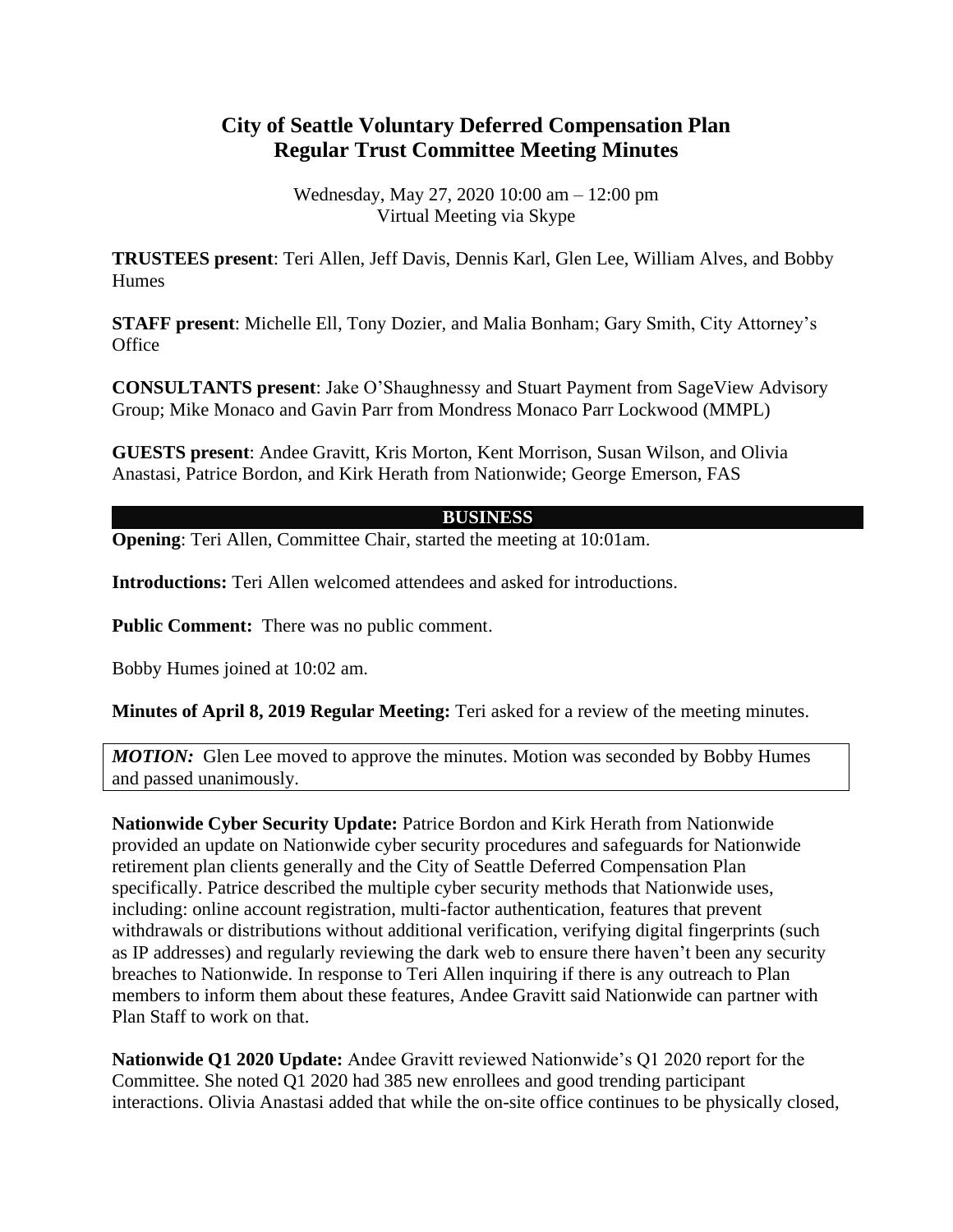Minutes of May 27, 2020 Deferred Compensation Plan Meeting Page 2 of 3

they are continuing to meet with Participants and working with Plan Staff to ensure they present at virtual new employee orientations and scheduling virtual webinars for Deferred Compensation.

**Market Overview and Executive Summary:** Jake presented the Q1 2020 market overview stating there has been extreme market volatility due to the Covid 19 pandemic. After experiencing a dramatic pullback from Mid-February through March, equity markets have rebounded through late May. Jake recommended the MSCI USA ESG Select Growth and Russell 1000 Growth as benchmarks for the Calvert Equity Portfolio Class I investment option in the Specified Assets Window. He added the Plan was also qualified to move from the current Institutional (CEYIX) Share Class to the less expensive R6 (CEYRX) Share Class which has a lower expense ratio of 0.67%. He added the Vanguard Total Stock Market Index investment option was also now eligible to move from Admiral Share Class (VSTAX) to the less expensive Institutional Share Class (VITSX) which had an expense ratio of 0.03%.

*MOTION:* Glen Lee moved to adopt the MSCI USA ESG Select Index and Russell 100 Growth as Benchmarks for the Calvert Equity Portfolio Class I investment option. Motion seconded by Bill Alves and passed unanimously.

**Plan Investment Menu review:** Jake noted the Galliard Stable Value Fund remains on watch and the Plan remains in the fund's put queue for the fall. SageView recommended adding BrandywineGLOBAL Global Opp Bond I and Hotchkis & Wiley Small Cap Value I to the Watch List due to underperformance through Q1 2020. The committee discussed waiting one additional quarter before making this decision as these funds tend to naturally be more volatile and markets have rebounded dramatically thus far during Q2 2020. The committee decided to not put these funds on watch at this time and will review them again during our next meeting.

*MOTION:* Bill Alves moved that the Calvert Equity Portfolio Class I investment option be moved to the lower cost R6 Share Class and that the Vanguard Total Stock Market Index be moved to the lower cost Institutional Share Class. Motion seconded by Jeff Davis and passed unanimously.

Nationwide representatives noted that they would work with Plan Staff to implement the investment share class changes and communicate them to Plan Participants.

**Plan Staff Update:** Michelle Ell notified the Committee that notice of all CARES and SECURE Act changes have been sent to participants electronically and virtual meetings were held to answer questions. Plan Staff was working on mailing out updates to terminated participants.

Michelle informed the Committee that the Investment Advisor contract with Sageview would be up up in September and she inquired whether, due to COVID-19 related Alternative Work Arrangements, the Committee desired to have Plan Staff proceed with the RFP or postpone it to next year once staff were back on site. The Committee decided to proceed as normal with Jeff Davis and Teri Allen offering to be on the subcommittee.